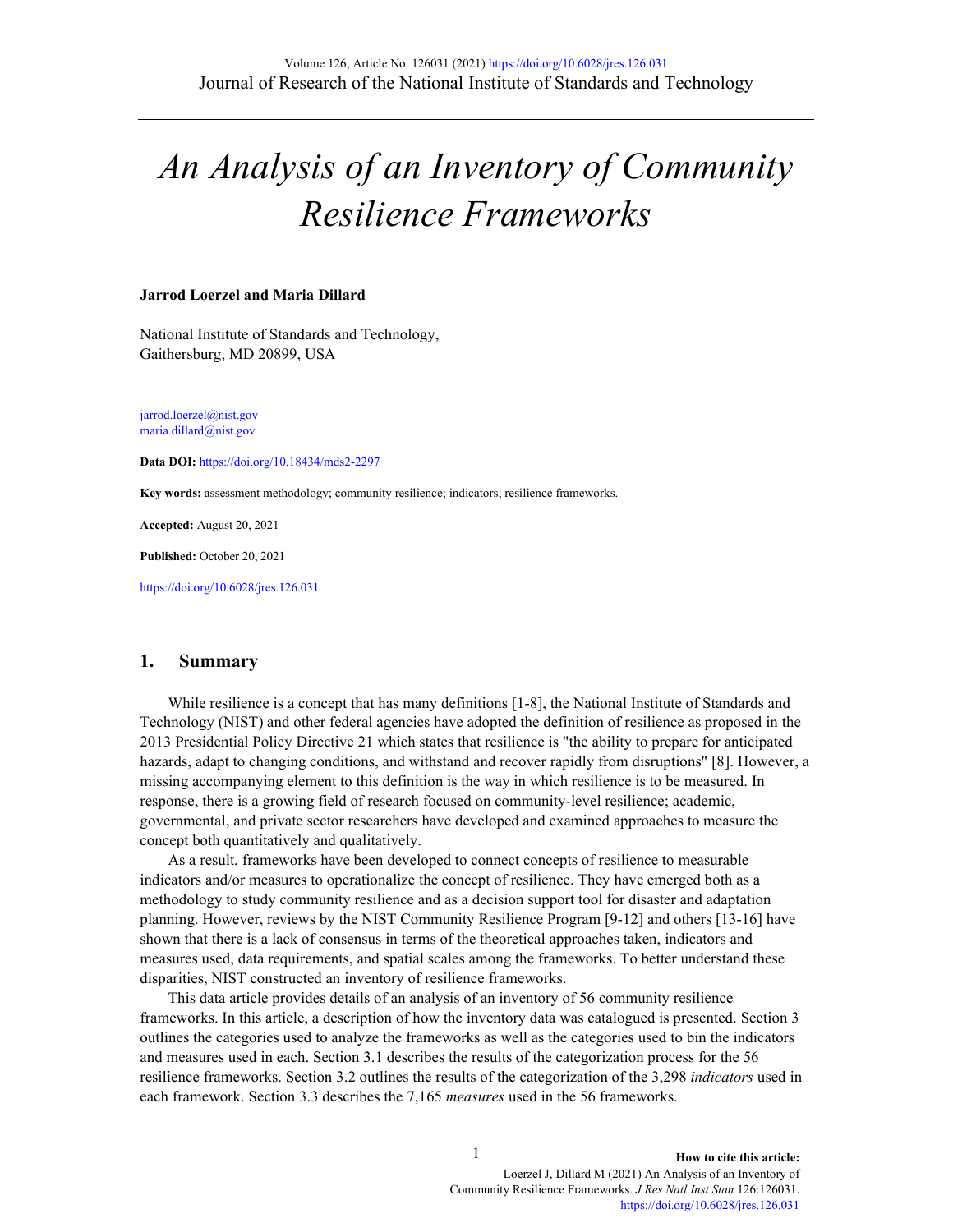# **2. Data Specifications**

| <b>NIST Operating Unit(s)</b> | Engineering Laboratory, Materials and Structural Systems Division  |  |  |  |
|-------------------------------|--------------------------------------------------------------------|--|--|--|
| Format                        | Tabular data file (.xls)                                           |  |  |  |
| Instrument                    | N/A                                                                |  |  |  |
| <b>Spatial or Temporal</b>    | N/A                                                                |  |  |  |
| <b>Elements</b>               |                                                                    |  |  |  |
| <b>Data Dictionary</b>        | https://data.nist.gov/od/id/mds2-2297                              |  |  |  |
| <b>Accessibility</b>          | All datasets submitted to Journal of Research of NIST are publicly |  |  |  |
|                               | available.                                                         |  |  |  |
| License                       | https://www.nist.gov/director/licensing                            |  |  |  |

# **3. Methods**

A sample of 56 community resilience frameworks and assessment methods was gathered by subject matter experts in the areas of community resilience and indicator-based measurement. The frameworks cover a variety of disciplinary perspectives (*e.g.,* economics, urban planning, and engineering) and numerous focal areas (*e.g.,* natural, physical, and/or social systems). Further, these frameworks operate at different spatial scales, are aimed at a variety of audiences, and are at various stages of development and implementation (from those that are entirely conceptual to those that have already been applied). This sample of community resilience frameworks is not an exhaustive list of every resilience indicator or resilience assessment methodology. However, it provides breadth of coverage of units of analysis, hazards, and approaches in the field.

The data entry began by examining the 56 resilience frameworks and categorizing the focal area (or areas) contained within them. Broad, general categories were used rather than a more focused approach to catalog the themes of each framework because this approach enables the comparison of frameworks against each other and it captures the variety of indicators used within each of the 56 frameworks. The focal areas were identified based on a review of each framework and its constituent indicators. The frameworks were then cataloged into seven overarching focal areas, as well as a category for *Not clear* where no focal area was identified (Table 1).

| Framework focus  | Definition                                                                |  |
|------------------|---------------------------------------------------------------------------|--|
| <b>Buildings</b> | Individual building specific                                              |  |
| Infrastructure   | Infrastructure systems of any type                                        |  |
| Economic         | Finances, funding, poverty, etc.                                          |  |
| Health           | Public health, disease, illness, nutrition, access to medical care, etc.  |  |
| Other social     | Welfare, politics, social connectedness, community collaboration, etc.    |  |
| Natural          | Environment, ecosystems, land, animals, etc.                              |  |
| Other            | Focal areas other than those listed above                                 |  |
| Not clear        | Focal area is unclear or cannot be determined based on the framework text |  |

| <b>Table 1.</b> Definitions of focal areas. |  |  |
|---------------------------------------------|--|--|
|---------------------------------------------|--|--|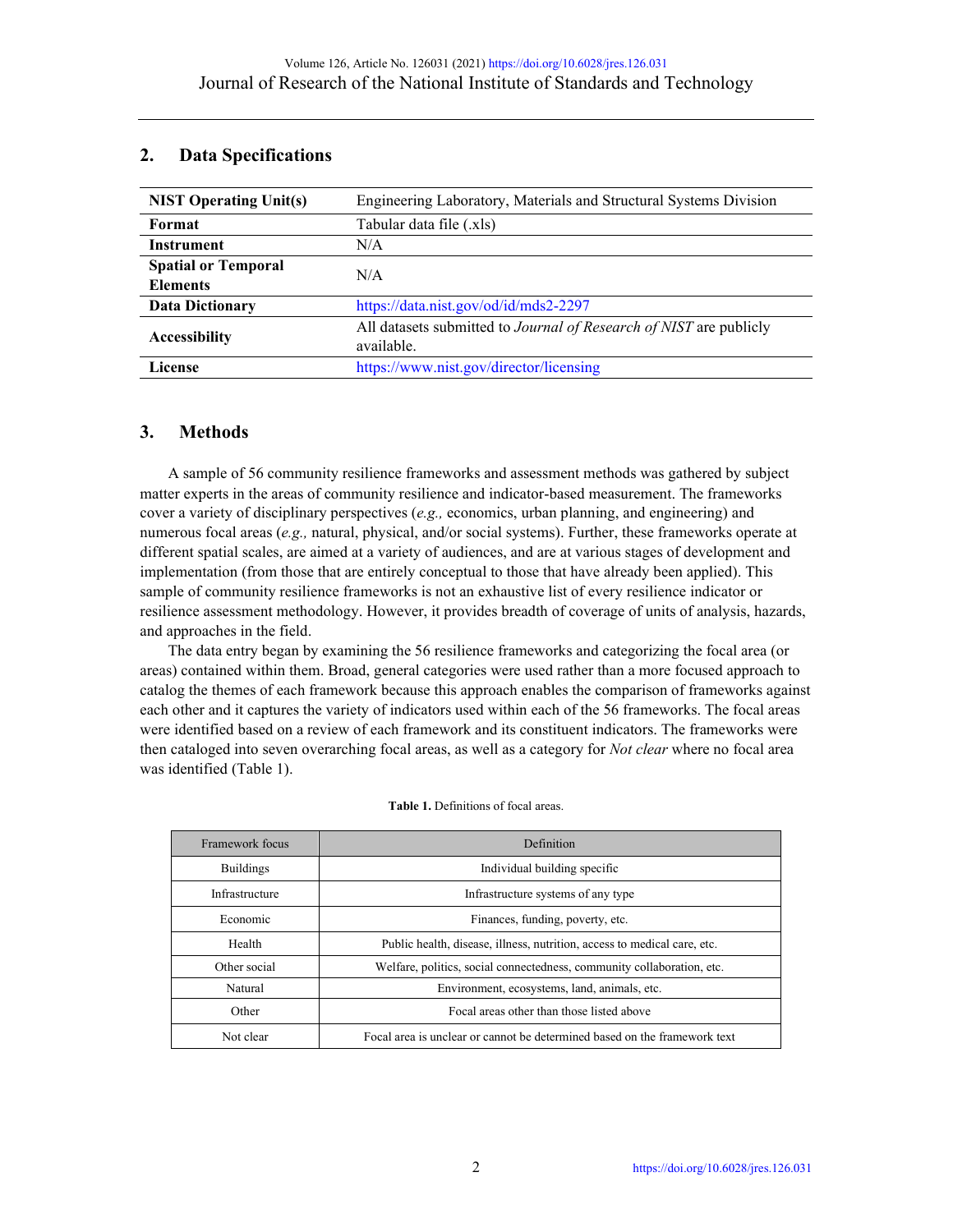In the preliminary assessment, *Buildings* and *Infrastructure* categories were combined, but it was later determined that the categories needed to be split because some frameworks were focused on infrastructure systems writ large (and included buildings), some were applicable only to buildings. The broad *Economic* category included everything from public financing, government expenditures, poverty related issues, or other economic concerns. Thus, if the framework had any mention of these economic issues as an indicator focal area, it was included. Likewise, frameworks that touched on any area of population health were included in our *Health* category which encompassed focal areas of public health, disease or illness rates, ensuring adequate nutrition, and access to medical care, among others. The *Other social* category was used to bin frameworks that included broad, difficult to measure concepts of social interaction and political dynamics. These included mentions of concepts such as social connectedness, social cohesion, community collaboration activities, and participation in elections. The amount of arable land, animal ownership and husbandry techniques, ecosystem condition, and overall environmental status were components of the *Natural* category. Frameworks could be categorized by more than one focal area. Any mention of a focal area not captured in any of our defined categories were binned in the *Other* category. Similarly, if the focal area(s) of a framework were not addressed in the documentation describing it, then it was categorized as *Not clear*.

Twenty-two categories were developed to catalog the unit of analysis used by each of the 56 frameworks in their resilience assessment. The final units of analysis are detailed in Table 2.

| Individual         | Municipality      |
|--------------------|-------------------|
| Household          | County            |
| Building           | Metropolitan area |
| Organization       | Intrastate region |
| Tribe              | State / territory |
| Parcel             | Interstate region |
| Census block       | Country           |
| Census block group | Global            |
| Census tract       | Ecosystem         |
| ZIP code           | Other             |
| Community          | Not provided      |

#### **Table 2.** Units of analysis.

The resilience frameworks were also categorized by the hazard type(s) to which they were applicable. Fourteen hazard types were found within the documentation of each framework. The hazards were: climate change/sea level rise; drought; earthquake; three different types of flooding (inland, tsunami, and winddriven surge); hurricane; tornado; wildfire; winter storm; other natural hazards; disease; technological or human-caused hazards; and, terrorism. Frameworks that are not designed to a specific hazard are also included.

Each framework was examined to determine if it had been utilized in a real-world application or was only conceptual in nature. This category was named *Status*, and each framework was binned accordingly. A *Not clear* option was also included for those frameworks where there was not enough information to classify it appropriately.

*Indicators* use quantitative or qualitative data to establish the relative value of a given property in a specific community system, and, if the data is collected over a period of time, indicators can shed light on any direction of change from the initial status [17]. Indicators are often used in combination to create a composite indicator. Composite indicators utilize a variety of indicators coupled with various mathematical methods to arrive at a single value representing a complex relationship [18]. As such, each indicator was categorized according to how they are constructed: it was comprised of multiple measures (a composite indicator) or the indicator consisted of a single measure. The unit of analysis was evaluated for each indicator along with whether the indicator was an *input* or was an *output* in the assessment of community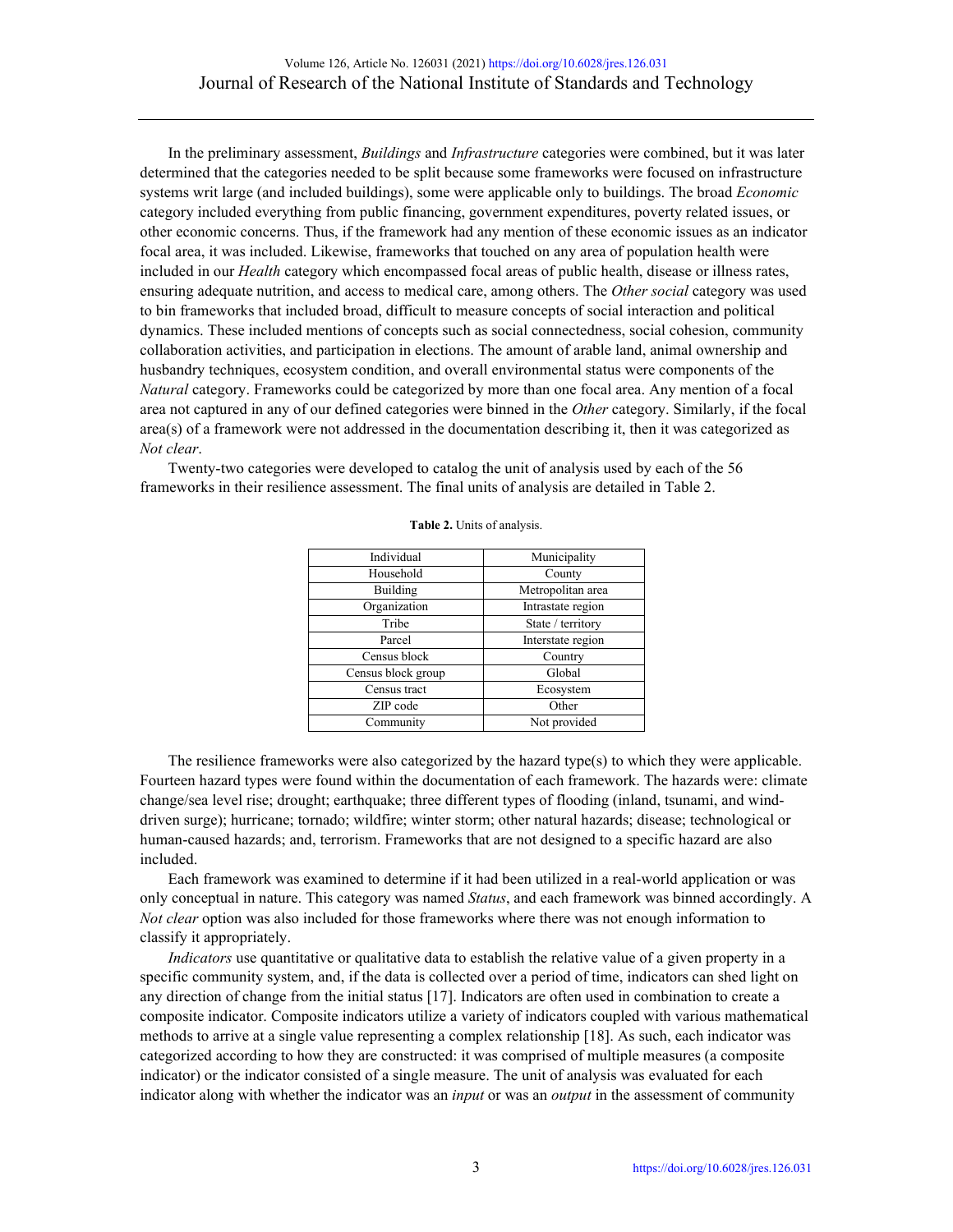resilience. For example, *input* was assigned when the framework specified that the indicator is used to contribute to the development of an overall score, and *output* was selected when the framework specified that the indicator is the overall score that is derived from the measurement.

*Measures* are the data used to operationalize the theoretical indicators of the various frameworks. The measures used by the 56 frameworks were characterized in several ways. First, the measures were cataloged across the frameworks in relation to the associated indicator. Then, for each measure, the following information was documented: units of analysis, spatial reporting (i.e., the spatial area for which the measure is gathered), temporal reporting (i.e., how often the measure data is collected), and availability (i.e., if the measure had been collected or if a new collection effort would be required). Additionally, the measure type was recorded (i.e., if the measure was binary, categorical, continuous, etc.), the measure's availability and source location (i.e., if available, where the data can be found), and, if the measure was ultimately transformed into a score of resilience in the framework.

The data entered in the inventory was analyzed using basic descriptive statistics. Section 3.1 describes the results of the framework categorization, Sec. 3.2 describes the results of the indicator categorization, and Sec. 3.3 describes the results of the measure categorization.

#### **3.1 Description of the frameworks**

The results show that most frameworks include a focus on indicators of *Other social* and *Economic*: 96.4 % (n=54) and 94.6 % (n=53), respectively. The concentration of indicators in the *Other social* category is evidence of the reliance on social system indicators when measuring community resilience. When compared to categories such as *Buildings* or *Natural*, a social focus was more consistently employed across frameworks. An *Infrastructure* focus was included in 85.7 % (n=48) of the frameworks (Fig. 1).



**Fig. 1.** Focal areas of frameworks.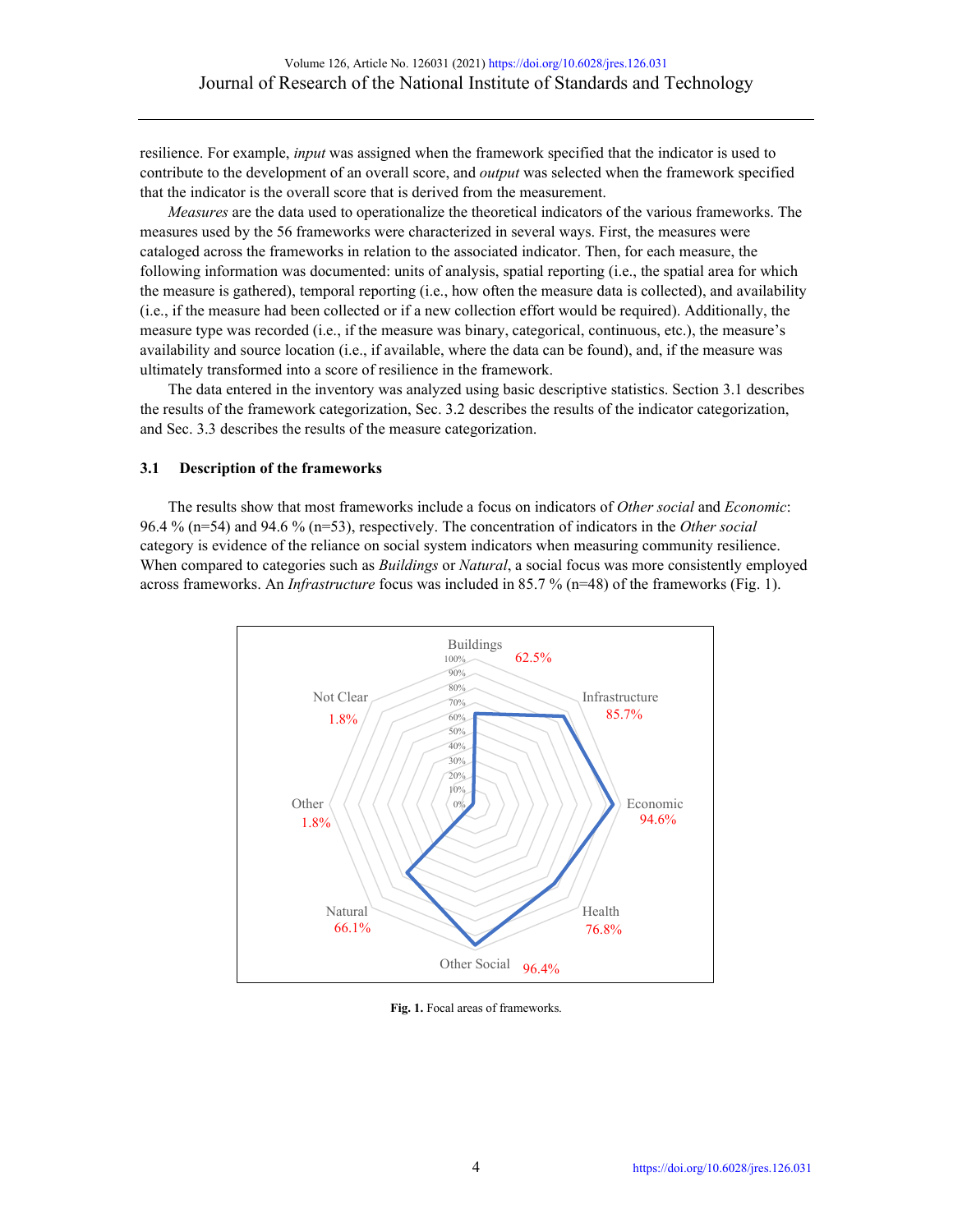

**Fig. 2.** Units of analysis of frameworks.

Many of the frameworks spanned multiple units of analysis. However, *Community* and *Household* units of analysis were the most frequently used by the frameworks, with 50.0 % (n=28) and 25.0 % (n=14), respectively (Fig. 2). The *County* unit of analysis was also commonly used, with a frequency of 16.1 % (n=9). No frameworks assessed resilience at the *Parcel* level. Similarly, no frameworks used the *US Census block group* or *ZIP code* as a unit of analysis. Unsurprisingly, no frameworks attempted to use a *Global* unit of analysis. The unit of analysis was not provided in 5.4 % (n=3) of the frameworks (Fig. 2 and Table 3).

| Counts of units of analysis<br>No. (% of frameworks utilizing the unit) |                                 |                    |              |            |
|-------------------------------------------------------------------------|---------------------------------|--------------------|--------------|------------|
| Community                                                               | 28 (50.0 %)<br>State/Territory  |                    |              | $3(5.4\%)$ |
| Household                                                               | 14 (25.0 %)                     |                    | Not provided | $3(5.4\%)$ |
| County                                                                  | $9(16.1\%)$                     |                    | Tribe        | $2(3.6\%)$ |
| Country                                                                 | $7(12.5\%)$                     | Census tract       |              | $1(1.8\%)$ |
| Individual                                                              | $7(12.5\%)$                     | Census block       |              | $1(1.8\%)$ |
| Ecosystem                                                               | $6(10.7\%)$                     | Interstate region  |              | $1(1.8\%)$ |
| Organization                                                            | $5(8.9\%)$                      | Census block group |              | $0(0\%)$   |
| Building                                                                | $4(7.1\%)$                      | Parcel             |              | $0(0\%)$   |
| Municipality                                                            | $4(7.1\%)$                      | ZIP code           |              | $0(0\%)$   |
| Metropolitan area                                                       | $3(5.4\%)$                      | Global<br>$0(0\%)$ |              |            |
| Intrastate region                                                       | $3(5.4\%)$<br>$0(0\%)$<br>Other |                    |              |            |

**Table 3.** The units of analysis for the frameworks.

Figure 3, below, shows that of the 56 frameworks analyzed, 60.7 % ( $n=34$ ) of the frameworks were applicable to specific hazard events. Many of the frameworks, 37.5 % (n=21), focused on *Inland flood* events and 30.4 % (n=17) focused on *Climate change* and/or *Sea level rise*. Approximately twenty-eight percent of the frameworks could be or were applied to the resiliency of *Drought* events (n=16) as well as to *Other Natural hazards* (n=16). The categories of *Earthquake* and *Technological or human-caused hazards* were the focus of 25.0 % (n=14, each) of the frameworks.

*Tsunamis* and *hurricanes* were the hazard focus of a smaller proportion of the frameworks in our analysis, at 21.4 % and 19.3 %, respectively. *Wind-driven surge* and *Disease* each had 16.1 % (n=9, each) of the hazard focus in the frameworks, while 5.4 % (n=3, each) of the frameworks focused on *Tornadoes*, *Wildfire*, or *Terrorism*, individually. And *Winter storms* were applicable to 3.6 % (n=2) of the frameworks.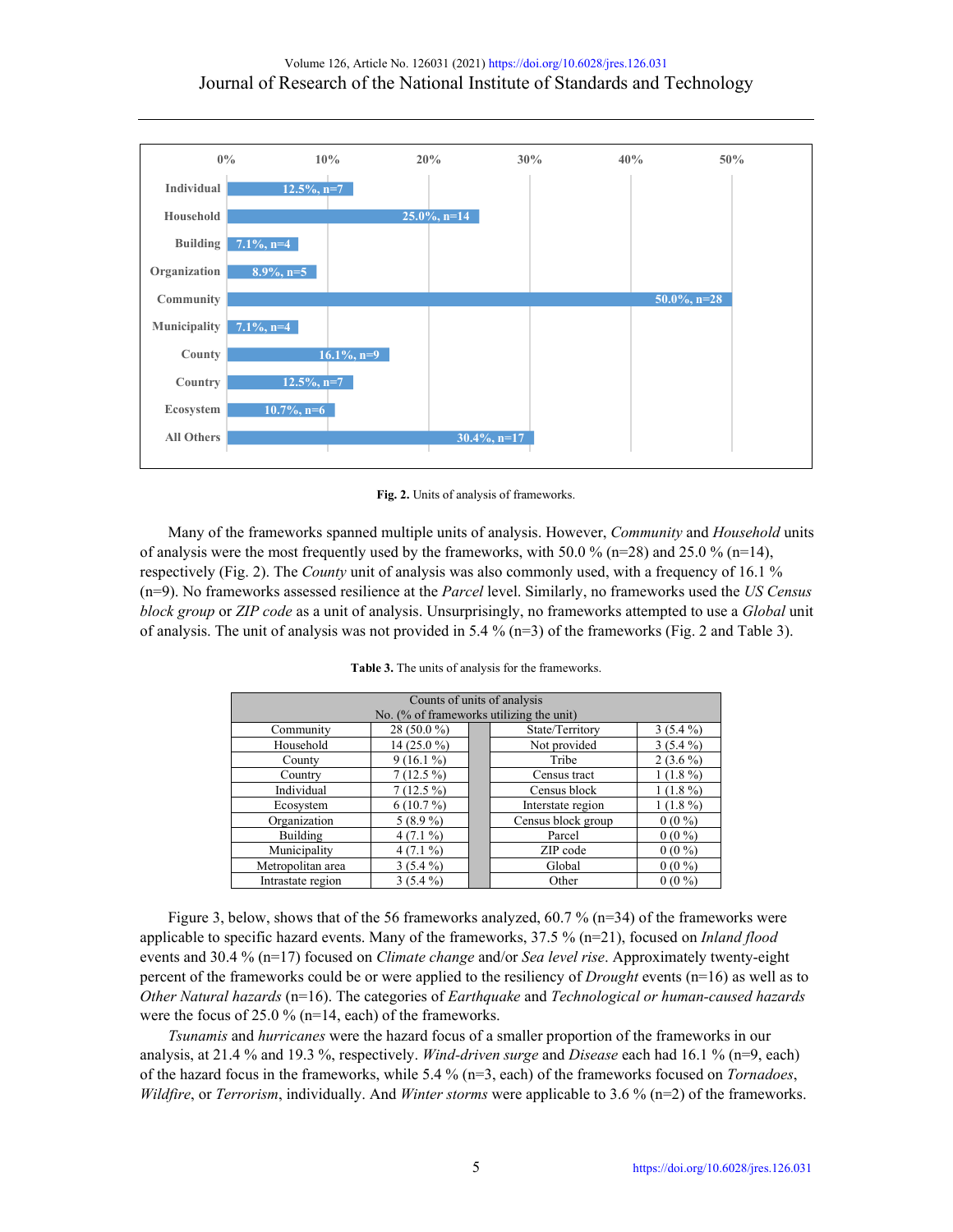

**Fig. 3.** Hazards of interest in frameworks.

Most of the frameworks, 64.3 % ( $n=36$ ), were conceptual (i.e., not yet implemented) while 18 (32.1 %) were implemented at some point. Two frameworks had unique categorization: (1) Cutter's *Social Vulnerability Index* (*SoVI*) © was deemed both conceptual and implemented because the source material includes both a conceptual framework as well as an operational version that has been implemented, and (2) *IASC In-Country Team Self-Assessment Tool for Natural Disaster Response Preparedness*, where the status could not be determined from the framework's literature (Table  $4)^{1}$  $4)^{1}$  $4)^{1}$ .

| <b>Status</b>          | Count        |
|------------------------|--------------|
| Conceptual             | $36(64.3\%)$ |
| Implemented            | 18 (32.1 %)  |
| Conceptual/implemented | $1(1.8\%)$   |
| Not clear              | $1(1.8\%)$   |

When considering the status of the frameworks in relation to the hazard focus, Fig.4 shows that for only three hazards did implemented frameworks outnumber conceptual frameworks: earthquakes, hurricanes, and disease. Eight implemented frameworks, compared to six conceptual frameworks, used an earthquake hazard scenario to develop resilience assessments. The counts of implemented and conceptual frameworks for hurricane and disease focused resilience assessments are closer. Six implemented frameworks and five conceptual frameworks used a hurricane scenario for resilience assessment. And five implemented frameworks and four conceptual frameworks were designed for a disease hazard context. The same pattern continues with inland flooding hazards where 11 resilience assessment frameworks were categorized as conceptual, 9 as implemented, and one as both conceptual and implemented. Finally, of the

<span id="page-5-0"></span><sup>&</sup>lt;sup>1</sup> The researchers decided to not go beyond the primary literature when populating the Inventory.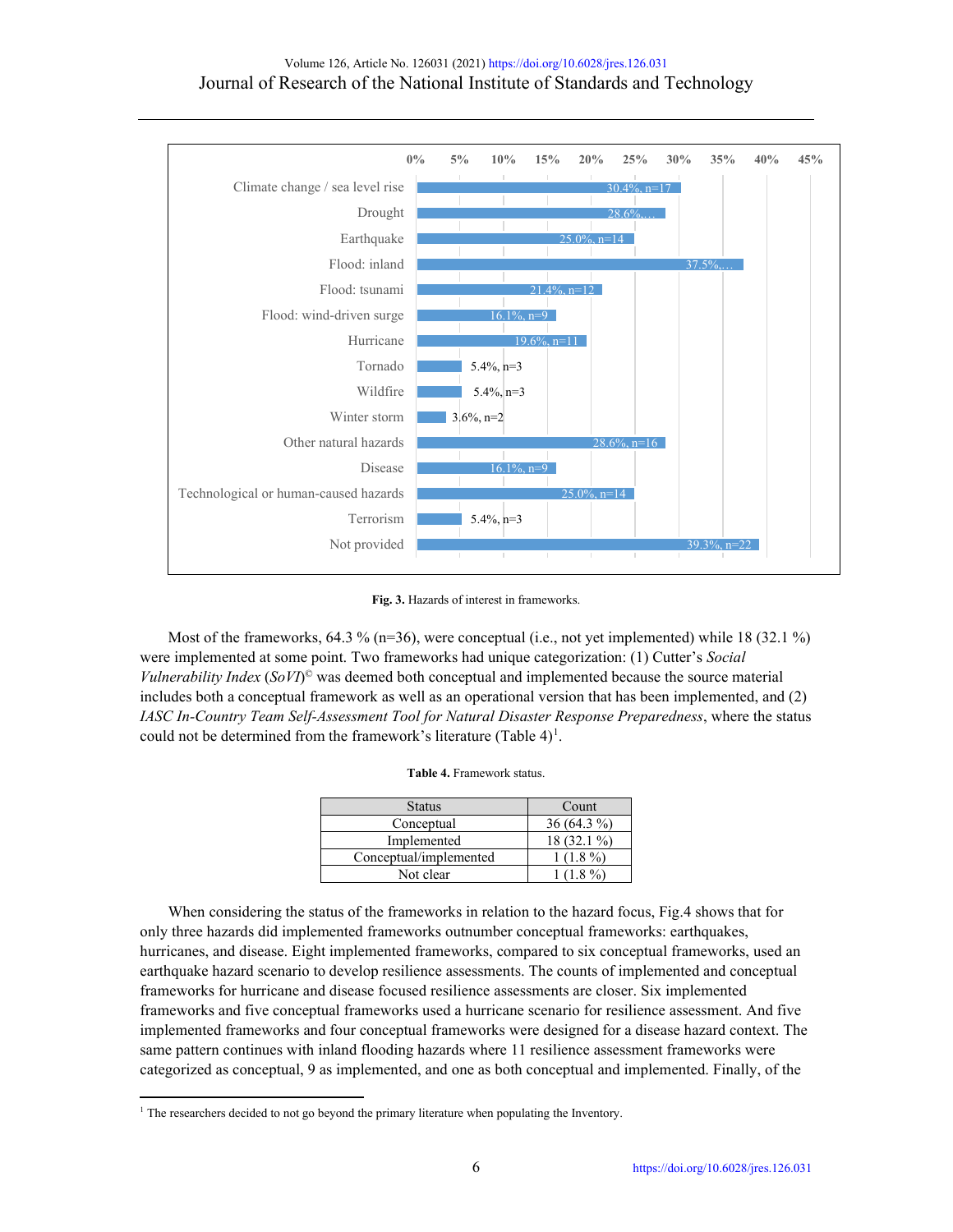total of 17 frameworks developed for assessments of resilience to climate change and/or sea level rise, 10 were categorized as conceptual and 7 as implemented frameworks.



**Fig. 4.** Crosstabulation results of framework status by hazard focus.

Figure 5 shows that there were six units of analysis where implemented frameworks outnumbered conceptual frameworks: the Census block, metropolitan area, municipality, interstate region, intrastate region, and state/territory. Most of the conceptual frameworks used the community as a spatial unit of analysis (n=22) which was almost four times higher than the six frameworks that have been implemented used at this level of analysis. The next most used unit of analysis was the household, where 10 conceptual frameworks and 4 implemented frameworks estimated resilience at this level.



 $\blacksquare$  Conceptual  $\quad \ \ \blacksquare \textsc{Conceptual} \texttt{ / Implemented } \texttt{ } \blacksquare \textsc{Implemented } \texttt{ } \blacksquare \textsc{Not Clear }$ 

Fig. 5. Crosstabulation results of framework status by unit of analysis.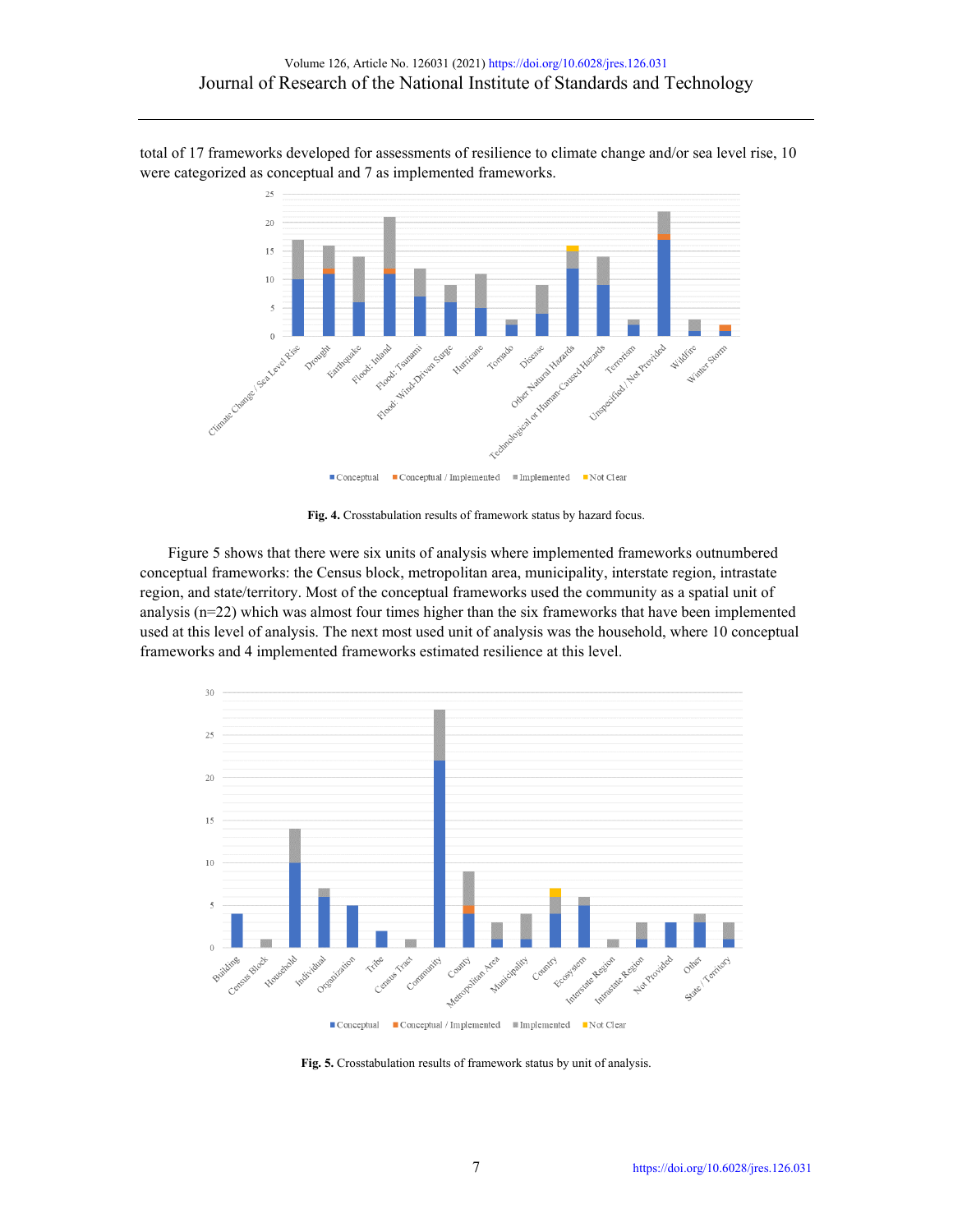## **3.2 Description of the indicators**

Looking at the single-measure indicators, the average number of indicators used was approximately 71 per framework. The highest number of single-measure indicators was recorded for *HAZUS-MH* with 411; the least number was 4 used in the International Institute for Sustainable Development's Climate Resilience and Food Security (IISD) framework. Composite indicators totaled 669 in the inventory out of a total of 3,298. The most composite indicators were used in the Oregon Resilience Plan at 76, while twelve frameworks contained no composite indicators.

Similarly, the indicator units of analysis consisted of single-measure values and averaged approximately 150 per category. This was based on a total of 3,298 indicators across 22 categories. It should be noted that there was a wide variation in the count per category, ranging from a low of 18 for the *Project Outcome* unit of analysis going up to 1,342 in the *Community* category. The composite indicators totaled 669 across the same 22 units of analysis categories. The *Community* category had the highest number of composite indicators at 192, while no composite indicators were used in three units of analysis categories: *Census Block*, *Census Tract*, and *Census Block Group*.

The highest count of indicators of any type was found in the *HAZUS-MH* framework with 412; the least amount was 5 and found in the 2014 Keating et al. paper titled, "Operationalizing Resilience against Natural Disaster Risk: Opportunities, Barriers, and a Way Forward", referred to as the *Zurich Flood Resilience Alliance* framework in this analysis.

## **3.3 Description of the measures**

There were 7,165 measures used in the 56 frameworks. The *HAZUS-MH* framework utilized the largest number of measures with a total of 2,050; this number included 1,541 measures collected at the *Building* or *Infrastructure component* unit of analysis. The second highest count of measures was within the *Oregon Resilience Plan* which uses 664, all of which were collected at the *Building*, *Infrastructure component*, or the *Infrastructure system* unit of analysis. The fewest measures were found in the *Inter-American Development Bank Disaster Deficit Index* which included 7 single-measure indicators collected at the *Country* level.

There were more measures of *Continuous* variable type than any other (28.1 %, n=2,014). And while 1,967 (27.5 %) measures could not be associated with a specific variable type or were of unspecified type, the remaining measures could be classified as *Categorical* (20.3 %, n=1453), *Integer* (15.7 %, n=1124), or *Binary* (8.5 %, n=607). There were 1,537 measures that ultimately transformed into a score of resilience and 3,865 that were not used as inputs to a resilience score. However, 1,763 measures were *Not applicable* or *Not specified*, thus it was not known if they could be used as inputs in calculations of resilience scores.

The time interval of the data collected for a given measure was referred to as *Measure Temporal Reporting* in the framework inventory. Some of the measure data sets are collected at routine time intervals (e.g., annually, quarterly, monthly), and other data sets are collected for a single time point. An analysis of the temporal reporting of the measures reveals that over 78 %  $(n=5,601)$  had no specified or applicable time frame for measure data collection. The second largest number, 1,356 (18.9 %), was associated with a "onetime" data collection, which generally refers to survey data collection efforts specific to a project. The third most frequent temporal reporting for measures was on an annual basis ( $n=80$ , 1.1 %). The remaining data collection periods for the measure reporting are shown in Table 5.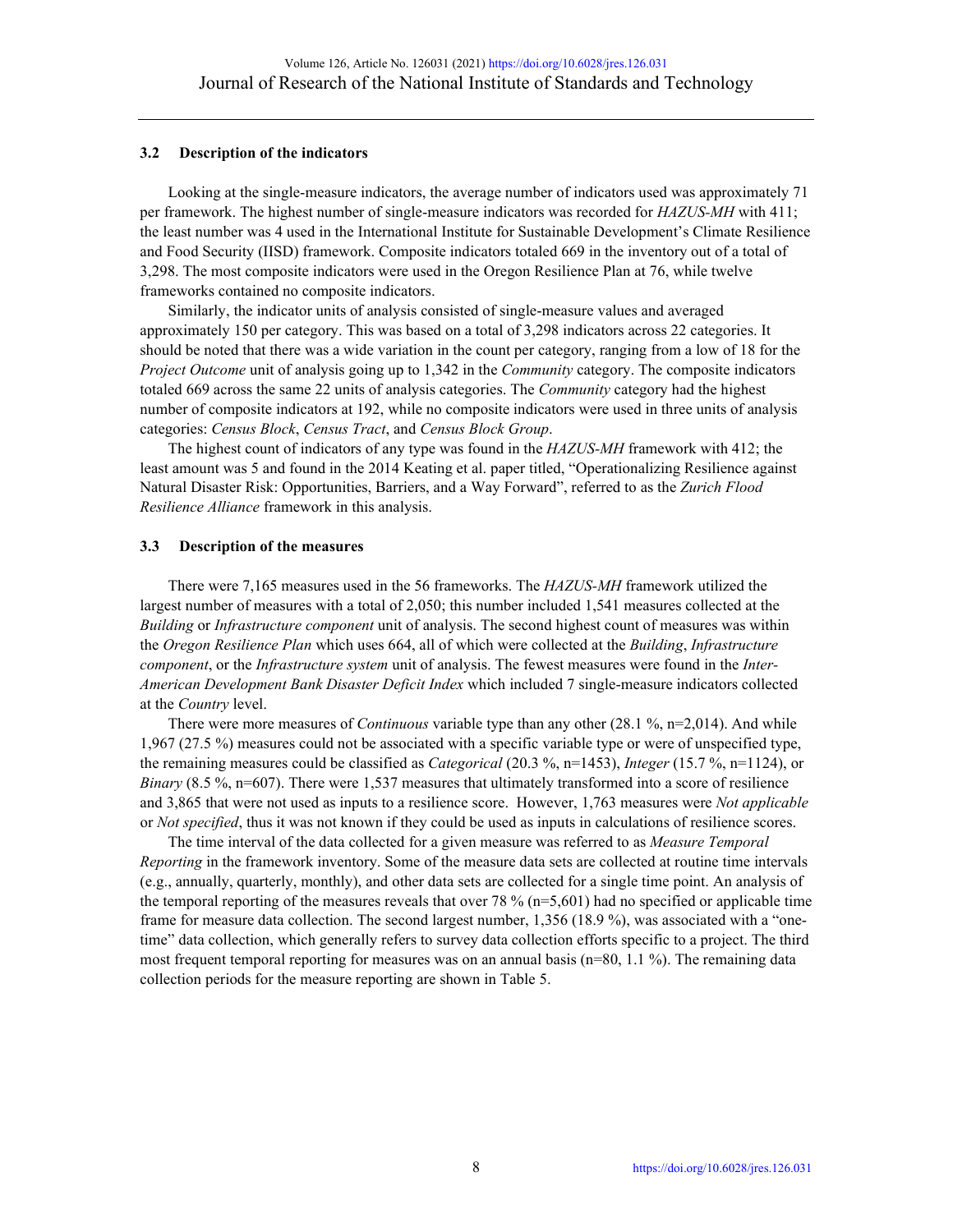| Time interval          | Count |
|------------------------|-------|
| 5-year average         |       |
| Annual                 | 80    |
| Every 4 years          |       |
| Less freq. than annual | 16    |
| Monthly                | 22    |
| Not applicable         | 1609  |
| Not specified          | 3992  |
| One-time               | 1356  |
| Other                  | 8     |
| Quarterly              | 18    |
| Semi-annual            | 5     |
| Variable               | 57    |

**Table 5.** Measure temporal reporting.

The geographic unit at which the data for the measure is collected was recorded as *Measure Spatial Reporting* in the inventory. The geographic unit *Community* had 1,449 (20.2 %) instances of measure data being collected at that spatial level. *Municipality* was the third most frequently cited spatial unit of measure data (n=724, 10.1 %), followed next by *Infrastructure component* at 699 (9.8%). It should be noted that 517, or, 74% of the 699 *Infrastructure component* measure data points come from the *HAZUS-MH* framework. The data for the spatial reporting category was either *Not specified* (n= 166, 2.3%) or *Not applicable* (n=1,494, 20.8 %) roughly one fifth of the time. Totals of all measure spatial reporting categories are shown in Table 6.

| Spatial unit             | Count | Spatial unit      | Count        |
|--------------------------|-------|-------------------|--------------|
| Building                 | 525   | Intrastate region | 591          |
| Census block             | 327   | Metropolitan area | 53           |
| Census tract             | 224   | Multinational     | 4            |
| Community                | 1.449 | Municipality      | 724          |
| Country                  | 227   | Not applicable    | 1,494        |
| County                   | 398   | Not specified     | 166          |
| Dataset grid             |       | Organization      | <sub>(</sub> |
| Global                   | 38    | Rural community   | 56           |
| Household                | 72    | State / territory | 110          |
| Infrastructure component | 699   | (blank)           |              |

|  |  |  |  | Table 6. Spatial unit reporting for measures. |
|--|--|--|--|-----------------------------------------------|
|--|--|--|--|-----------------------------------------------|

The *Measure Unit of Analysis* was documented across all 56 frameworks to describe the geographic unit at which the measure data is collected. There are 51 spatial unit categories from the 7,165 measures recorded. The spatial unit of *Buildings* had a total of 1,157 measures being collected at that scale. It is important to note that 968 (83.6 %) originated from one framework: *HAZUS-MH*. The spatial scale *Community* (n=937), followed by *Infrastructure Component* (n=935) ranked very high. However, as with *Buildings*, the *Infrastructure Component* spatial scale was dominated by the *HAZUS-MH* framework with 537, or 61.2 % of the total, in that spatial unit. Many measures' spatial unit was categorized as either *Not Applicable* or *Not Specified* (n=1,694). The remaining results can be found in Table 7.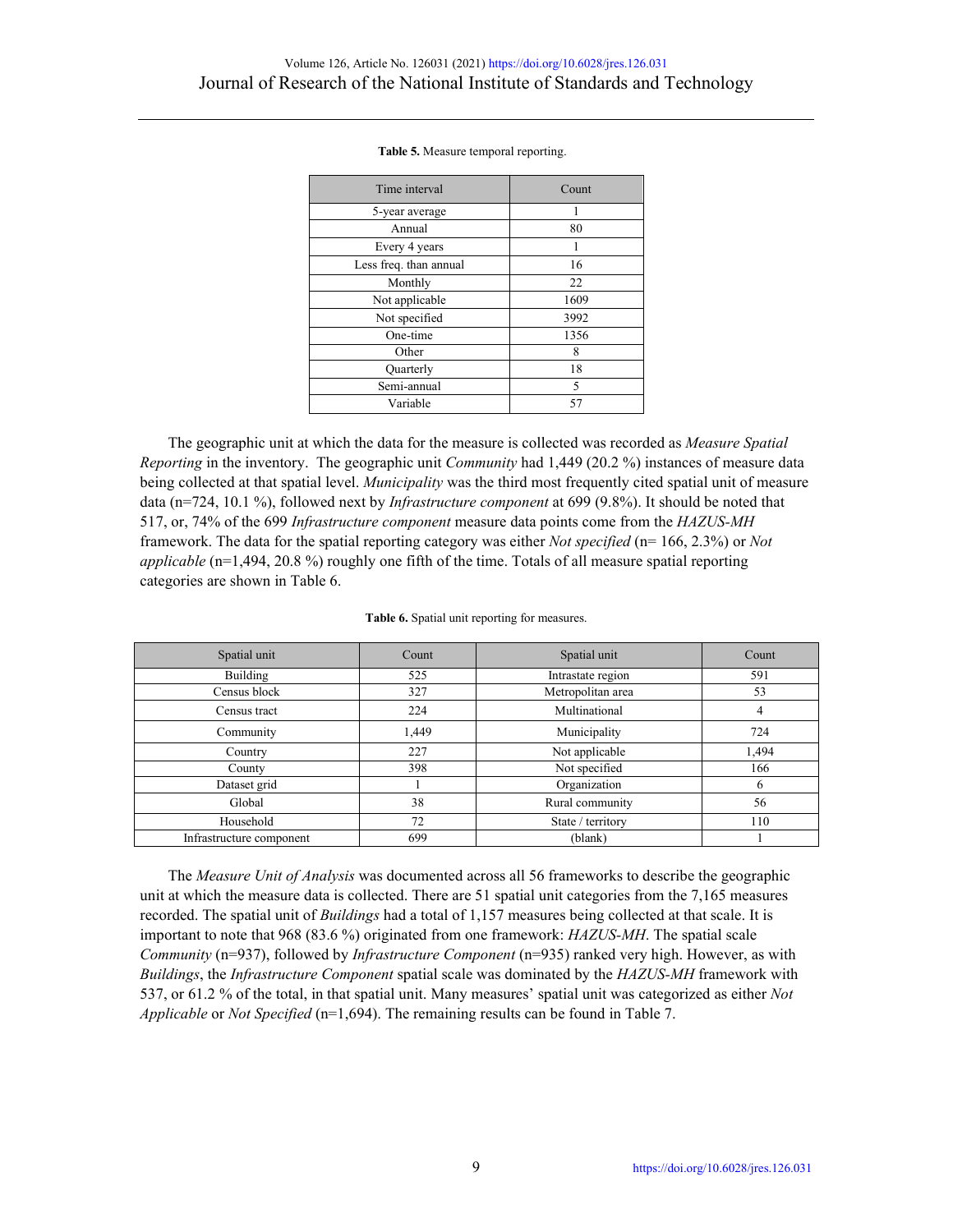| Measure unit of analysis | Count        | Measure unit of analysis | Count          |
|--------------------------|--------------|--------------------------|----------------|
| Activities               | 1            | Intrastate region        | 115            |
| Animal                   | $\mathbf{1}$ | Jobs                     | $\mathbf{1}$   |
| Animals                  | $\mathbf{1}$ | Jurisdiction             | 1              |
| Area                     | 4            | Livestock source         | $\mathbf{1}$   |
| Areas                    | $\mathbf{1}$ | Local economies          | $\mathbf{1}$   |
| Associations             | $\mathbf{1}$ | Local governments        | $\overline{c}$ |
| Building                 | 1,157        | Markets                  | 1              |
| Census block             | 41           | Mechanisms               | $\mathbf{1}$   |
| Census tract             | 30           | Metropolitan area        | 11             |
| Coastal habitats         | 1            | Municipality             | 670            |
| Colleges                 | $\mathbf{1}$ | Not applicable           | 1,588          |
| Committees               | $\mathbf{1}$ | Not specified            | 106            |
| Community                | 937          | Organization             | 39             |
| Country                  | 130          | Plant                    | $\mathbf{1}$   |
| County                   | 186          | Programs                 | 5              |
| Data                     | $\mathbf{1}$ | Rangeland                | $\overline{2}$ |
| District                 | 3            | Rural community          | 37             |
| Ecosystem                | $\mathbf{1}$ | Schools                  | $\mathbf{1}$   |
| Electrical interruptions | $\mathbf{1}$ | Sectors of society       | $\mathbf{1}$   |
| Farms                    | $\mathbf{1}$ | Sector                   | $\mathbf{1}$   |
| Governments              | $\mathbf{1}$ | Seed source              | $\mathbf{1}$   |
| Groups                   | 3            | Services                 | 1              |
| Household                | 250          | Social networks          | $\overline{2}$ |
| Individual               | 532          | State / territory        | 9              |
| Industry                 | $\mathbf{1}$ | <b>Storms</b>            | $\overline{c}$ |
| Infrastructure component | 935          | Tribe                    | $\overline{4}$ |
| Infrastructure system    | 336          | Universities             | $\mathbf{1}$   |
| Institutions             | $\mathbf{1}$ | (blank)                  | $\mathbf{1}$   |

#### **Table 7.** Measure unit of analysis.

The final analysis of measures looked at the availability of the measures. That is, whether the data is already routinely collected and if so, at what scale is the measure data found. A total of 2,780 (38.7 %) of the measures require a new collection for each application of the framework as the data is not already available. Among the available measures, 2,399 are collected at the *National* level and 64 are collected at the *International* level. The remaining counts for measure availability can be found in Table 8.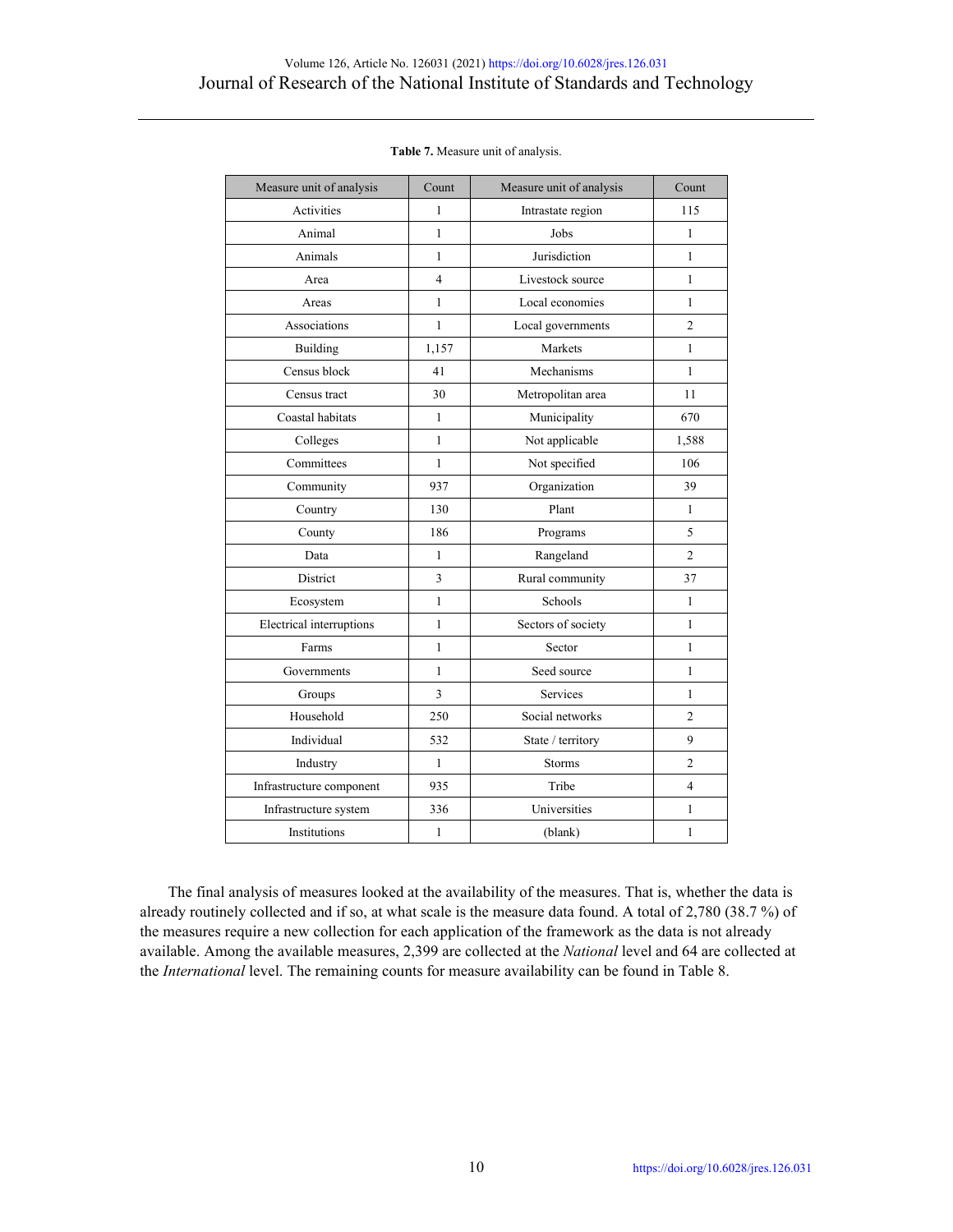| Available at:            | Count |
|--------------------------|-------|
| International            | 64    |
| National                 | 2,399 |
| National / not specified |       |
| New collection required  | 2,780 |
| Non-national government  | 2     |
| Not applicable           | 1,568 |
| Not specified            | 340   |
| Partial                  |       |

#### **Table 8.** Measure availability.

## **4. Impact**

This report describes the assembly and analysis of an inventory of community resilience indicators and measures, along with their source framework. It represents one of three products to be released as part of the foundational work to develop, analyze, and document existing frameworks for the purpose of developing a community resilience methodology (see the NIST Community Resilience Group products page for more details: [link\)](https://www.nist.gov/community-resilience/assessment-products). The inventory is being used by NIST researchers to assess the current state of the field of resilience measurement; it will provide the basis for ongoing analyses to identify consensus in the use of indicators for resilience. If many frameworks use the same indicator or measure, it may indicate a general acceptance in the resilience assessment community as to the utility of that measure or indicator. Alternately, it may indicate that the data are easily collected and therefore, the indicator is less resource intensive. Either way, the indicator can be further tested to examine its properties and value for resilience measurement. NIST researchers envision the inventory as beneficial to academic researchers and practitioners, as well as other community stakeholders, as they work to understand the many community resilience measurement methods available. This report, coupled with other forthcoming products, provides a ready resource for these groups to make use of existing frameworks for tailoring a methodology to assess their community's resilience, activities such as supporting grant application preparation, or for furthering research in the resilience assessment space.

The inventory has several potential uses and intended audiences. Examples of the types of uses are discussed by audience type below.

Academic researchers may find the inventory useful for further exploring and analyzing the space of resilience measurement. The dataset represents an extensive review in terms of the total number of indicators included and of the dimensions assessed at the framework and indicator/measure levels. Because the attributes are composed of lower-level themes or constructs, researchers will have the opportunity to advance the work by expanding the dimensions included in the evaluation. And because methods utilized in assembling this inventory are extensible across measures and focal areas, new frameworks and methodologies can be added. In fact, researchers are encouraged to expand the number of frameworks within the inventory by downloading and updating the inventory with the entry of new frameworks as they become available. In this way, the inventory will continue to grow and change to support various lines of inquiry related to resilience indicators and assessment methodologies. Likewise, NIST researchers plan to evaluate the need to issue an updated version of the inventory every three years, given the state of the field of community resilience assessment.

Practitioners such as municipal managers, planners, and other government officials can use the data filtering options in the inventory as a tool to identify methodologies that are specifically applicable to the focal area, the needs of the community, the intended use of the assessment, and resources available. For example, by searching for frameworks that will focus on a particular system, at a specific spatial scale, and are geared toward a specific hazard, practitioners can identify options and evaluate the level of technical skill and resources required to implement a particular assessment methodology.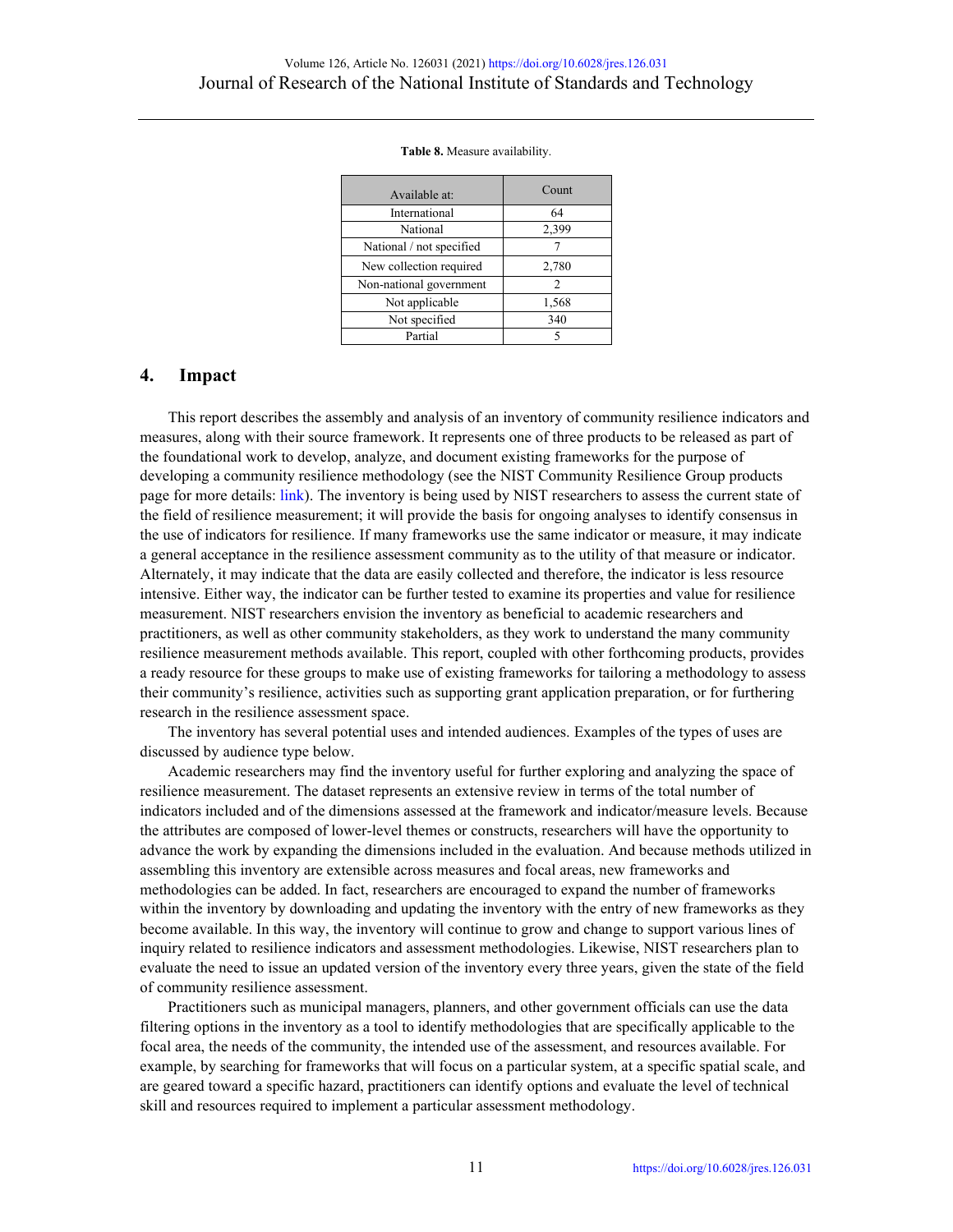Other community stakeholders may find benefit in use of the specific indicators and measures in the inventory. When applying for grants that require some form of monitoring and evaluation a community representative could search for existing indicators for resilience related characteristics and/or outcomes for which data are already available to meet guidelines. Furthermore, community stakeholders may use the indicator inventory as a source of key performance indicators for a range of plans including floodplain management plans, hazard mitigation plans, and economic development plans, thereby allowing community stakeholders to tailor a methodology to assess their community's resilience that best suits their needs and specific context.

#### **Acknowledgments**

The authors would like to acknowledge the generous support of our internal NIST reviewers for their timely and beneficial comments and recommendations. We would also like to thank Sarah Morgan, our NIST Summer Undergraduate Research Fellow, who contributed to additional data cleaning and analysis of the inventory. The NIST authors also recognize that the analyses presented herein would not have been possible without the hard work and dedication from Frank Lavelle, Charles Goodhue, and the team of researchers with Applied Research Associates, Inc. and Eastern Research Group, Inc. Finally, the authors thank the members of the project team for their ongoing commitment to the important work ahead.

# **5. References**

- [1] Parker DJ (2020) Disaster resilience a challenged science. *Environmental Health* 19(1):1-9. <http://doi.org/10.1080/17477891.2019.1694857>
- [2] Alexander DE (2013) Resilience and disaster risk reduction: an etymological journey. *Nat. Hazards Earth Syst. Sci.* 13:2707- 2716. [https://doi.org/10.5194/nhess-13-2707-2013, 2013](https://doi.org/10.5194/nhess-13-2707-2013,%202013)
- [3] Rose AZ (2009) Economic Resilience to Disasters. *Published Articles & Papers* Paper 75. [http://research.create.usc.edu/published\\_papers/75](http://research.create.usc.edu/published_papers/75)
- [4] Mayunga JS (2007) Understanding and Applying the Concept of Community Disaster Resilience: A Capital-Based Approach. Paper presented at the 2007 Summer Academy of the Munich Re Foundation.
- [5] American Psychological Association (APA) (2020) Building your resilience. Available at <https://www.apa.org/topics/resilience>
- [6] McAllister T D (2013) Developing Guidelines and Standards for Disaster Resilience of the Built Environment: A Research Needs Assessment. *NIST Technical Note 1795* (National Institute of Standards and Technology, Gaithersburg MD).
- [7] PPD-8 (2011) *Presidential Policy Directive, PPD-8 – National Preparedness* (The White House, Washington DC). Available at <http://www.dhs.gov/presidential-policy-directive-8-national-preparedness>
- [8] PPD-21 (2013) *Presidential Policy Directive, PPD-21 – Critical Infrastructure, Security, and Resilience* (The White House, Washington DC). Available a[t http://www.whitehouse.gov/the-press-office/2013/02/12/presidential-policy-directive-critical](http://www.whitehouse.gov/the-press-office/2013/02/12/presidential-policy-directive-critical-infrastructure-security-and-resil)[infrastructure-security-and-resil](http://www.whitehouse.gov/the-press-office/2013/02/12/presidential-policy-directive-critical-infrastructure-security-and-resil)
- [9] Lavelle FM, LA Ritchie, A Kwasinski, B Wohlson (2015) Critical Assessment of Existing Methodologies for Measuring or Representing Community Resilience of Social and Physical Systems. *NIST Grants/Contractor Reports 15-1010* (National Institute of Standards and Technology, Gaithersburg MD). <https://doi.org/10.6028/NIST.GCR.15-1010>
- [10] Kwasinski A, J Trainor, B Wohlson, FM Lavelle (2016) A Conceptual Framework for Assessing Resilience at the Community Scale. *NIST Grants/Contractor Reports 16-001* (National Institute of Standards and Technology, Gaithersburg MD). <https://doi.org/10.6028/NIST.GCR.16-001>
- [11] Kwasinski A, J Trainor, R Francis, C Chen, FM Lavelle (2017) Further Development of a Conceptual Framework for Assessing Resilience at the Community Scale. *NIST Grants/Contractor Reports 17-013* (National Institute of Standards and Technology, Gaithersburg MD). <https://doi.org/10.6028/NIST.GCR.17-013>
- [12] Koliou M, JW van de Lindt, T McAllister, BR Ellingwood, M Dillard, H Cutler (2020) State of the research in community resilience: progress and challenges *Sustainable and Resilient Infrastructure* 5(3):131-151. <http://doi.org/10.1080/23789689.2017.1418547>
- [13] Edgemon, L, C Freeman, C Burdi, J Trail, K Marsh, K Pfeiffer (2018) Community Resilience Indicator Analysis: County-Level Analysis of Commonly Used Indicators from Peer-Reviewed Research. Available a[t https://www.hsdl.org/?view&did=828573](https://www.hsdl.org/?view&did=828573)
- [14] Bakkensen, LA, C Fox‐Lent, LK Read, I Linkov (2017) Validating Resilience and Vulnerability Indices in the Context of Natural Disasters. *Risk Analysis* 37:982-1004[. http://doi.org/10.1111/risa.12677](http://doi.org/10.1111/risa.12677)
- [15] Shafari A (2016) A critical review of selected tools for assessing community resilience. *Ecological Indicators* 69:629-647.